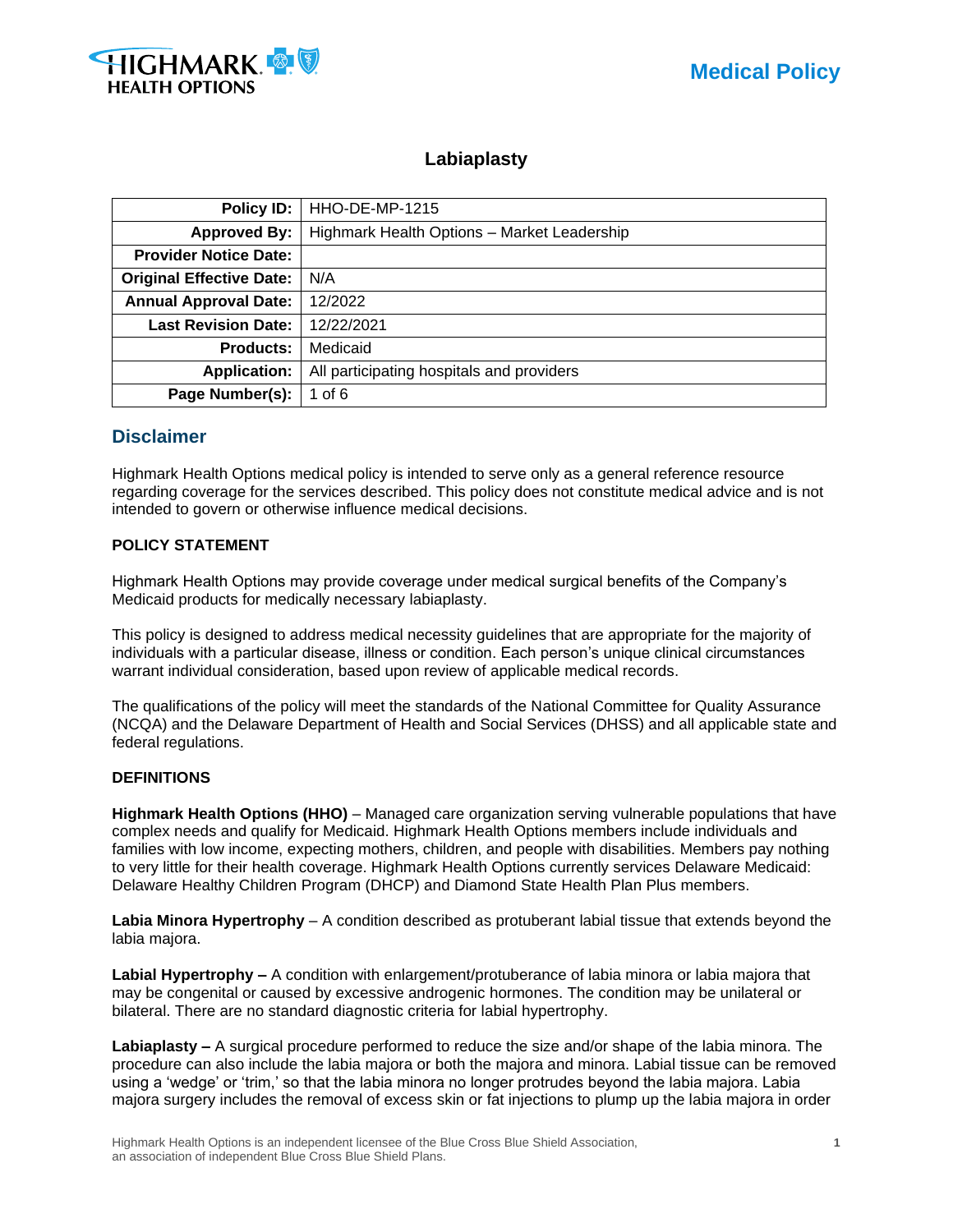

to restore volume. The goal of this procedure is the creation of symmetrically reduced labia. This procedure is sometimes referred to as vulvoplasty.

**Female Genital Cosmetic Surgery (FGCS)** – Refers to non-medically indicated cosmetic surgical procedures which change the structure and appearance of healthy external genitalia of women, or internally in the case of vaginal tightening. The most common procedures in FGCS include Labiaplasty, hymenoplasty, and Vaginoplasty also known as vaginal reconstruction or vaginal rejuvenation.

# **PROCEDURES**

A prior authorization is required.

Elective labiaplasty for labial hypertrophy is not covered when the procedure is performed to improve the appearance of the labia and is therefore considered cosmetic and not medically necessary.

**NOTE**: Refer to the Highmark Health Options medical policy for Gender Transition Services for information regarding labiaplasty procedure as part of initial gender reassignment surgery.

Labiaplasty is not to be confused with simple vulvectomy. A vulvectomy is a gynecological procedure that includes partial or complete removal of tissue of the vulva, and sometimes will include the removal of lymph nodes and tissue in the groin area. The vulva includes the labia minora, labia majora, clitoris, and vaginal opening. This procedure is performed typically for oncologic indications.

#### **Post-payment Audit Statement**

The medical record must include documentation that reflects the medical necessity criteria and is subject to audit by Highmark Health Options at any time pursuant to the terms of your provider agreement.

## **Place of Service: Outpatient**

#### **GOVERNING BODIES APPROVAL**

There is no Medicare coverage determination addressing labiaplasty.

# **CODING REQUIREMENTS**

| <b>CPT code</b> | <b>Description</b>                                                                 |
|-----------------|------------------------------------------------------------------------------------|
| 15839           | Excision, excessive skin and subcutaneous tissue (includes lipectomy); other area. |
| 58899           | Unlisted procedure, female genital system (nonobstetrical).                        |

There is no specific CPT code for labiaplasty.

\*These procedure codes will not be reimbursed without Medical Director Approval.

#### **REIMBURSEMENT**

Participating facilities will be reimbursed per their Highmark Health Options contract.

# **SUMMARY OF LITERATURE**

In most women, the labia are not symmetrical, and it is not unusual for one side to be larger, thicker, or longer than the other. There is no clear cause for labial hypertrophy. There are some claims that causes may include: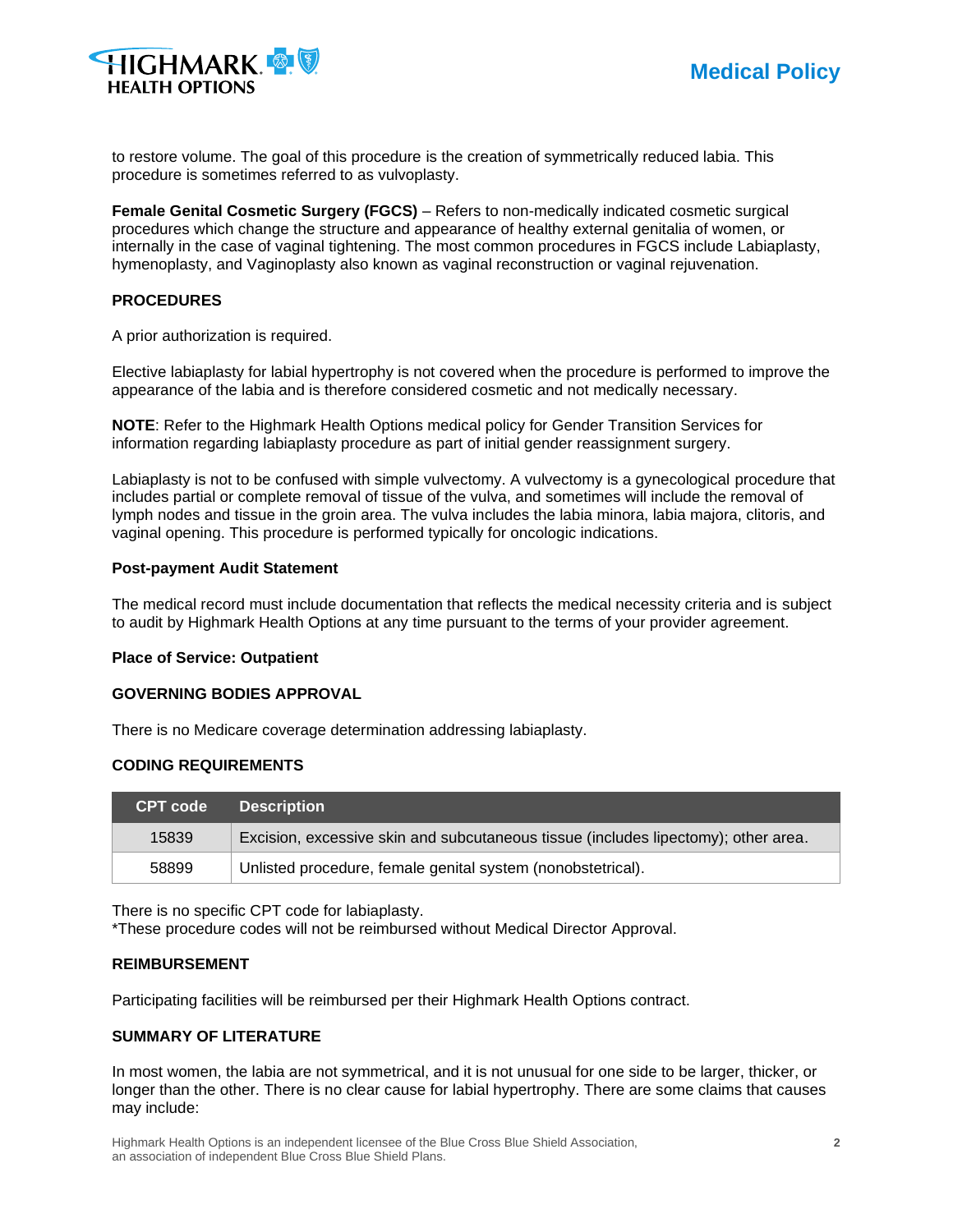

- genetics
- estrogen and other female hormone increase during puberty
- exposure to exogenous androgens in infant life
- chronic dermatitis
- vulvar edema
- stretching by manual means or by attaching weights which is done in some aboriginal tribes for
- the sake of cultural beauty norms
- bone marrow infiltration
- pregnancy (etiology doubtful)
- due to infection or trauma to the area

Most women do not experience any symptoms or discomfort related to labial hypertrophy. Less commonly, some women may experience irritation, discomfort, chronic infections, and pain during exercise or sexual intercourse. There is no specific test or imaging used to diagnose labial hypertrophy. Additionally, there is no anatomic standard for labia minora length and relative laxity and redundancy of labial skin. A physician will typically diagnose this condition based on physical examination and any vaginal or labial symptoms. The initial management of labial hypertrophy is patient counseling and selfcare instruction.

During puberty, the labia minora changes as part of normal development, however, the developmental changes of the vulva have not been included in the standard categorization of stages. Because of continued anatomy changes throughout life, younger females should be advised not to seek surgical intervention until after age 18, once development has been completed (RCOG 2013).

Both women and adolescent girls are increasingly seeking medical and surgical attention due to concerns with the size and shape of the labia minora. A few reasons for this trend is based on a change in grooming practices, such as depilation (shaving, waxing, or laser hair removal) of the genital area, exposure to idealized images of genital anatomy through digitally enhanced applications or websites, a growing focus on athleticism, and a distorted view of 'normal genitalia.' As a result, procedures such a labiaplasty are increasingly being performed. There are other female genital cosmetic surgeries that may be performed with the labiaplasty, including hymenoplasty and vaginoplasty. Of the three procedures, labiaplasty is the most common.

The American Society for Aesthetic Plastic Surgery (2017) reported that the number of labiaplasty procedures increased by 217.3% over the past 5 years. It is noted that there was an overall decrease in the number of procedures performed in 2017 of 10.7% or 10,787 procedures.

There have been advances in techniques in labiaplasty and vaginoplasty resulting in less scarring, less pain, shorter recovery time, and excellent results in the areas often referred to as 'Vaginal Cosmetic Surgery.' Labiaplasty results in a reduction of the labia minora and labia majora to reduce their outward appearance and correct misshapenness or irregularities. There are women seeking treatment for labial hypertrophy who are looking to achieve a better physical appearance for themselves and their sexual partners. There are several labiaplasty procedures identified that include:

- Sculpted linear (or curvilinear) resection
- V-wedge resection/modified V-wedge resection
- Z-plasty technique (variation of the modified V-wedge resection
- Superior-inferior pedicle flap technique
- Stem-iris scissors technique
- De-epithelialization technique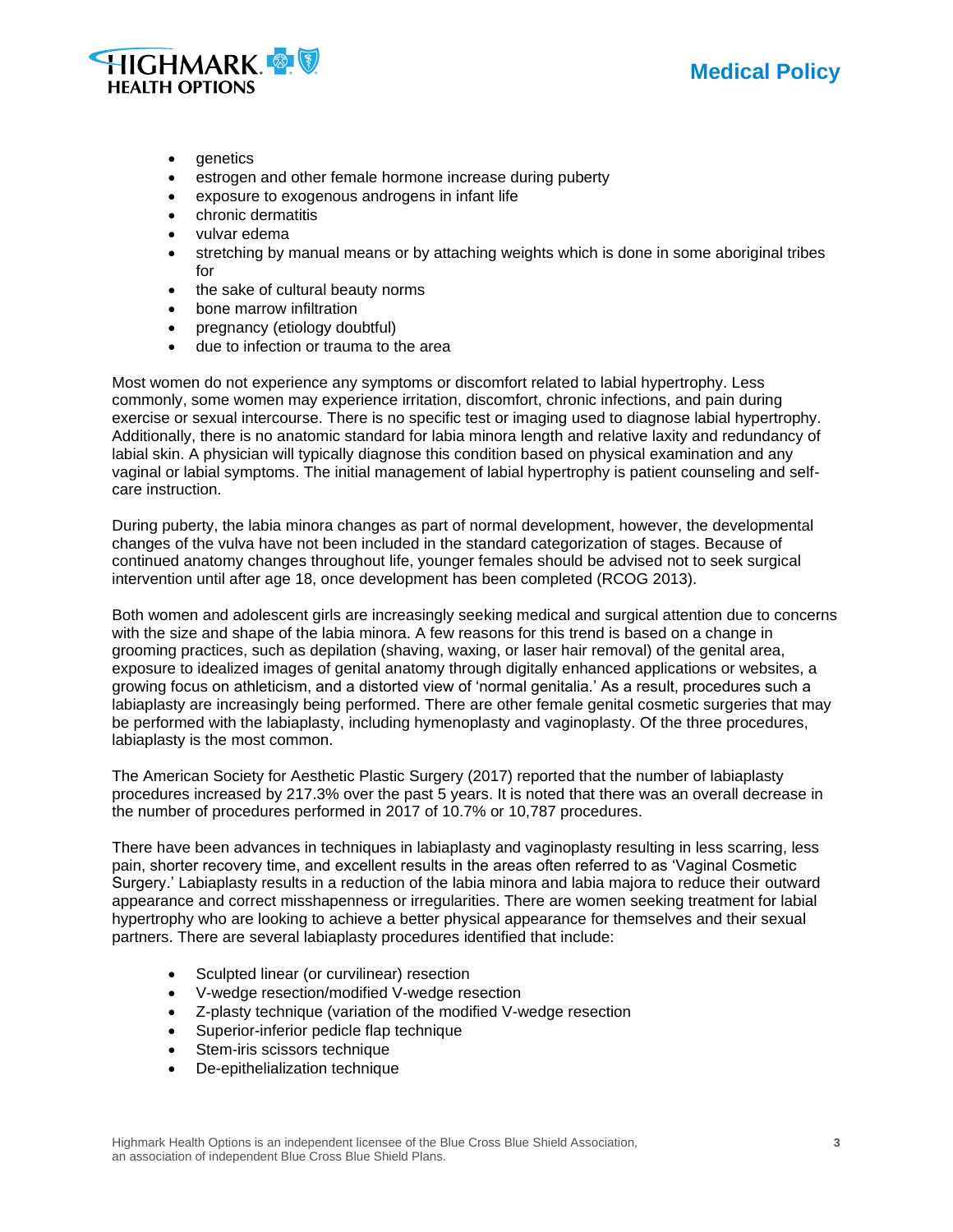



Complications related to labiaplasty are similar to all surgical procedures and can include wound dehiscence and necrosis, localized infection, prolonged swelling, excessive bleeding, hematoma, postoperative discomfort, nerve injury, and entry dyspareunia.

For adolescents seeking medical treatment for labial hypertrophy, the first step is often education and reassurance regarding normal variation in anatomy, growth, and development. Nonsurgical comfort and cosmetic measures may be offered, including supportive garments, personal hygiene measures (such as the use of emollients), and arrangement of the labia minora during exercise, or the use of formfitting clothing. Surgical correction (labiaplasty) in girls younger than 18 years of age should be considered only in those with significant congenital malformation, or persistent symptoms that the physician believes are caused directly by labial anatomy, or both. Physicians should be aware that surgical alteration of the labia that is not necessary to the health of the adolescent, who is younger than 18 years, is a violation of federal criminal law. At least half of the states also have laws criminalizing labiaplasty under certain circumstances, and some of these laws apply to minors and adults. Obstetrician-gynecologists should be aware of federal and state laws that affect this procedure and similar procedures (ACOG, 2017).

The American College of Obstetricians and Gynecologists and the North American Society for Pediatric and Adolescent Gynecology (2016) have advised physicians that adolescents who are seeking labial surgery should be screened for body dysmorphic disorder and referred to mental health professional, if appropriate. A 2014 matched-comparison study (Veale et al.) reported that out of 49 women there were 9 women who met the diagnostic criteria for body dysmorphic disorder.

According to the Royal College of Obstetricians and Gynecologists (2013), there is a lack of high quality literature on female genital cosmetic surgery (FGCS). There are no controlled trials or prospective studies that are investigating the clinical effectiveness or risks of labiaplasty procedures. Several small case reports and few larger retrospective studies have been published. However, most of these studies are authored by the performing surgeons without independent evaluation. In addition, the authors concluded that labiaplasty should be avoided whenever possible, especially in pre-pubertal females. unless there are strong medical indications that would support benefit from timely surgery.

A technology evaluation performed by Hayes; Inc. (2013) assessed the purpose of labiaplasty for patients with hypertrophy and/or cosmetic reasons. Hayes (2013) determined that the quality of the body of evidence regarding labiaplasty is very low and cannot support a conclusion of efficacy or safety for patients with enlarged or hypertrophied labia minora. There are no randomized controlled studies, and the available observational studies were of inadequate quality. The primary outcome measures were subjective and did not provide any objective measure of clinical efficacy or safety. In addition, there was no documented consensus regarding the criteria for hypertrophy of the labia minora. The evaluation resulted in a Hayes rating of D2 due to insufficient evidence to assess the safety and/or impact on health outcomes or patient management. This position was reviewed in April 2017 without any change in position, and the report was archived on June 7, 2018.

The UpToDate (2018) review on labia minora hypertrophy states that labia minora hypertrophy is largely subjective and the diagnosis of the condition is based upon presence of symptoms and/or distress associated with labia minora hypertrophy. There is no consensus among gynecologists, pediatricians, or plastic surgeons regarding criteria for surgical intervention or the use of objective clinical measurements to confirm the diagnosis. In the review, several labial measurement references are noted with measurements ranging from 3 to 6 cm. In Australia Medicare guidelines (2018) for labiaplasty, one of the medical necessity criteria are that the length of the labia minora must extend more than 8 cm below the vaginal introitus while the patient is in a standing position.

A review of literature failed to provide a standard definition of labial hypertrophy. There are classification systems that use labial length, labial protrusion, and labial shape with clinical symptomatology. The following examples provide various definitions: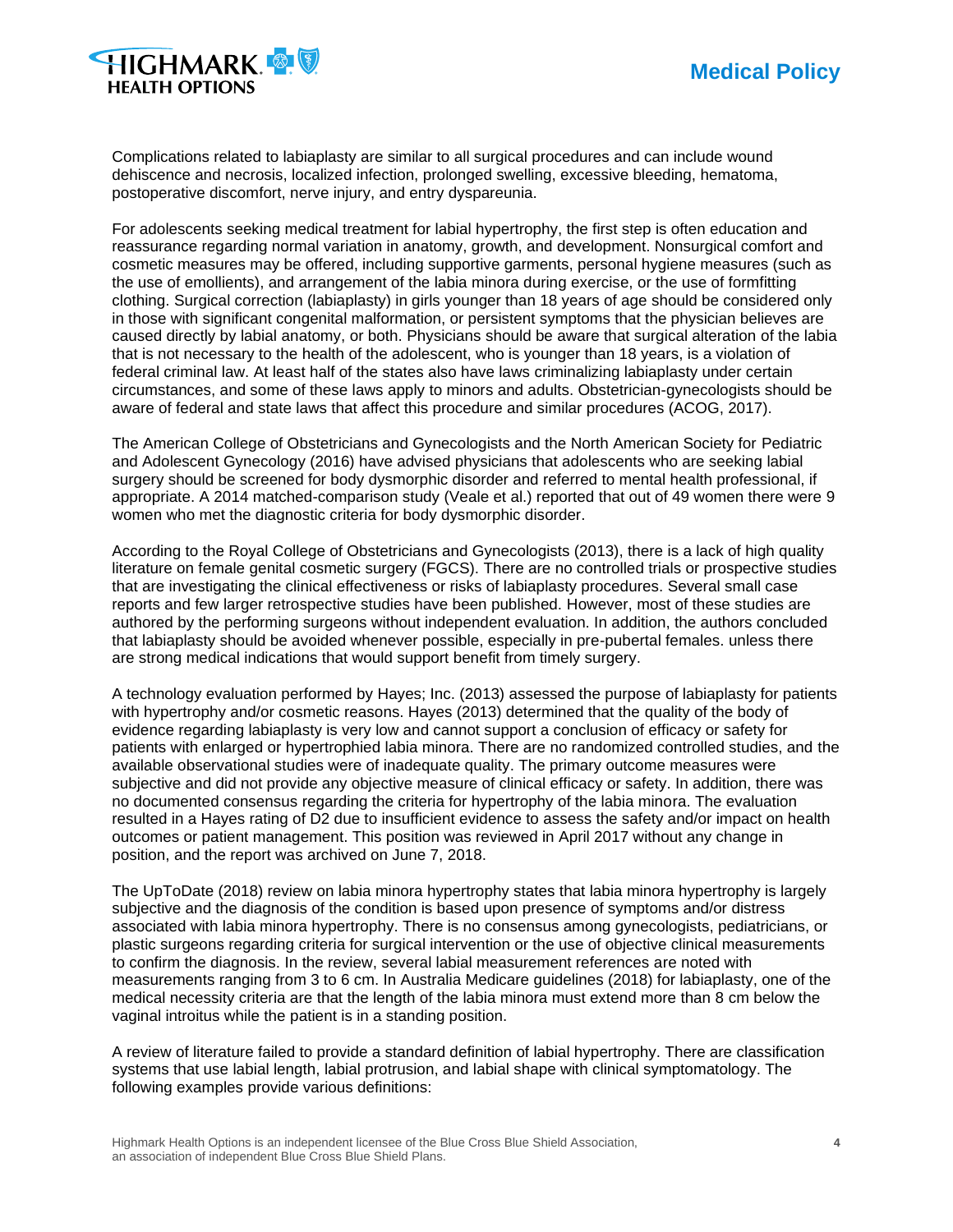



Franco's classification categorizes it into four types:

- Type 1: less than 2 cm
- Type 2: 2-4 cm
- Type  $3: 4-6$  cm
- Type 4: over 6 cm

Motakef (2015) proposed a simplified classification for labial protrusion based on the distance of the lateral edge of the labia minora from that of the labia majora, rather than from the introitus. Three stages described are:

- Stage I: 0-2 cm
- Stage II: 2-4 cm
- Stage III: more than 4 cm

Another classification proposed by Smarrito (2017) includes three types:

- Type I: anterior one third labial hypertrophy, 'in the shape of a flag' which leaves the vaginal orifice unimpeded.
- Type II: middle third labial hypertrophy, 'oblique'
- Type III: posterior third labial hypertrophy, 'complete,' i.e., rounded and voluminous. The author of this proposal concludes that the classification would make the case of dyspareunia more logical because it is linked to the shape of hypertrophy.

According to Miklos and Moore (2008), patients seeking corrective surgery for hypertrophic labia can be divided into three broad groups: those seeking procedures strictly for aesthetic reason; those seeking surgery with functional impairment (pain and or physical discomfort); and those with both problems.

According to several plastic surgery reference sites, female genital cosmetic surgery is a demanding surgical field and there are few surgeons who are skilled enough to perform the delicate procedures with good results. Females seeking these services are cautioned to locate providers that have specialized in performing female genital cosmetic surgeries.

# **References**

The American College of Obstetricians and Gynecologists. Women's Health Care Physicians: Committee Opinion on Breast and Labial Surgery in Adolescents. No. 686, January 2017:129e17-9. Accessed on January 11, 2019.

American Society for Aesthetic Plastic Surgery. Cosmetic Surgery National Data Bank: Statistics 2017. Accessed on January 15, 2019.

Committee Opinion No. 662: Breast and labial surgery in adolescents. Obstet Gynecol 2016; 127:e138. Accessed on January 11, 2019.

Goodman MP, Placik OJ, Benson RH 3rd, Miklos JR, Moore RD, Jason RA, et al. A large multicenter outcome study of female genital plastic surgery. J Sex Med. 2010 Apr;7(4 Pt 1):1565-77.

Liao LM, Michala L, Creighton SM. Labial surgery for well women: a review of the literature. BJOG. 2010 Jan;117(1):20-5.

Reddy J, Laufer MR. Hypertrophic labia minora. J Pediatr Adolesc Gynecol. 2010 Feb; 23(1):3-6.